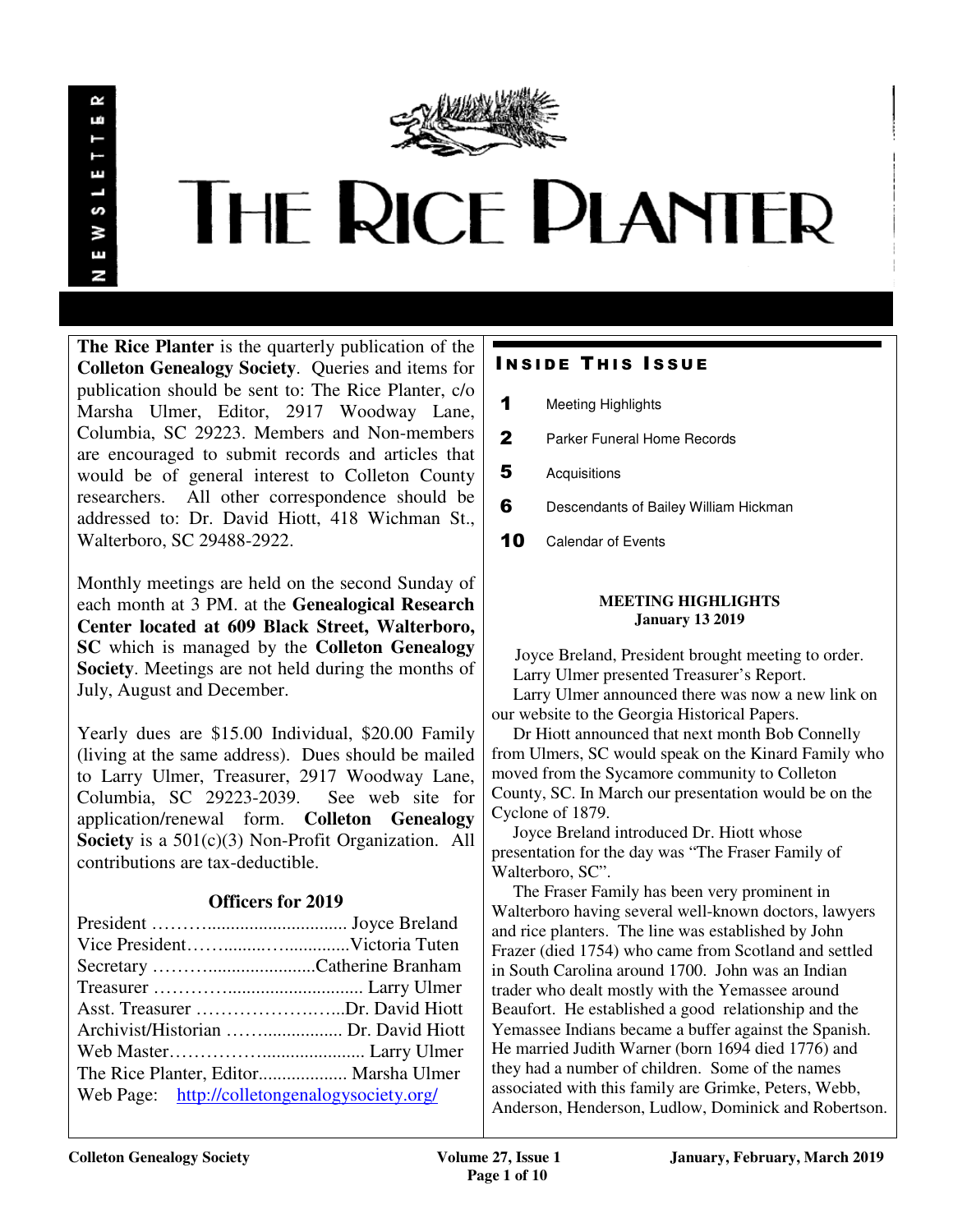#### **MEETING HIGHLIGHTS January 13 2019 cont'**

His source for the presentation came from the Fraser Family Papers 1755 – 1872.

 Those attending were: Julie Bell, Cathy Branham, Joyce Breland, David and Bobbi Hiott, John Hiott, Matt Hiott, Gary Koger Joy Lawson, Heather Tuten, and Larry Ulmer.

 Members were reminded it is time for renewing your membership.

Meeting adjourned.

#### **MEETING HIGHLIGHTS February 10 2019**

Dr. David Hiott called the meeting to order.

Larry Ulmer presented the treasurers report.

 Dr. David Hiott announced that Ms. Elizabeth Laney will speak in March on the disaster after the tornado of 1879. In April Milton Harden will speak of the Jackson Family.

 Introduction of guest speaker, Bob Connelly, formerly the Office Manager of Allendale County, SC. He is a Kinard descendant and his topic is the Kinards of Bethel and Pine Grove.

 Mollie Getsinger married George Kinard from the Sycamore area. He was a teacher, preacher and farmer. They had 12 children, 8 sons and 4 daughters. Today's Kinards are descended from 3 sons and 1 daughter. John Clemmons (Clem) Kinard married Susanne Brandt. They had 5 children. Riley Buist Kinard married Rebecca All. They had 11 children (four died young). Duffie Kinard married Susan Annie Crosby and they had 5 children. Emma Sophronia Kinard married Joseph Henry Gibson. Joseph and Emma Kinard Gibson did not have any children but adopted a nephew, Willie Edward Gibson.

 Those attending were: Cathy Branham, Joyce Breland, Bob Connelly, Dorothy Glover, Milton Harden, David and Bobbie Hiott, John Hiott, Matt Hiott, Dennis Kinard, Nancy Kinard, Joy Lawson, Louise Lyons, Betty Jane Miller, Hollie Phillips, Heather Tuten, Victoria Tuten, and Larry Ulmer. Meeting adjourned.

#### **MEETING HIGHLIGHTS March 10 2019**

Dr. David Hiott called meeting to order.

Larry Ulmer gave financial report.

 Joyce Breland announced that the Colleton Genealogy Society would like to purchase South Carolina Platts 1792 – 1860 for \$97.50. Members voted and approved the purchase.

#### **MEETING HIGHLIGHTS March 10 2019 cont'**

Dr. Hiott introduced our speaker, Elizabeth Laney, local Historian and Genealogist. Topic today, **The Cyclone of 1879**.

 Ms. Laney showed several graphic photographs of the devastation of Walterboro. Seven churches were destroyed. Streets and landmarks were totally obliterated. The storm had occurred on Wednesday April 16 1879 around 4 in the afternoon. Six people were killed. Mrs Dr. George M. Rivers, Philemon Sanders, Benj. Reynolds, Scott age 14, the wife of Jackson Grant and Lydia age 4. The injured were: Eliza Youngblood, Annie Rivers, Charles Framer, the wife of George Washington, Julia Perry. Many from around the state joined in efforts to help Walterboro recover from the destruction.

 Those attending were: Gilda Barnwell, Julie Bell, Cathy Branham, Joyce Breland, David and Bobbie Hiott, Henry Hiott, John Hiott, Pat Johnson, Elizabeth Laney, Joy Lawson, Hollie Phillips, Moultrie Plowden, Libby Steadman, Heather Tuten, Victoria Tuten, Larry and Marsha Ulmer.

### **PARKER FUNERAL HOME RECORD**

#### **Bishop Sr, Herbert Lee**

b. Oct 05 1890 Ehrhardt, SC d. Nov 20 1960 Central of Georgia Hospital, Savannah, GA bur: Live Oak Cemetery Spouse: Ruth Joines Father: Paul D. Bishop b. Bamberg County, SC Mother: Lula McMillan b. Bamberg County, SC Son: Herbert Lee Bishop Jr of Columbus, GA Charles F. Bishop of Greenville, TX Bro: Paul Douglas Bishop of Cottageville, SC Sis: Mrs. Kenneth Ackerman of Cottageville, SC Mrs. A. C. Koger of Walterboro, SC Mrs. C. H. Guess of Canadys, SC Mrs. A. J. Campbell of Walterboro, SC 4 Grandchildren

#### **Black, Essie Fraser**

b. Nov 11 1871 Walterboro, SC d, Aug 08 1960 Colleton County, SC bur: Live Oak Cemetery Spouse: Henry W. Black Jr Father: Edward Webb Fraser b. Walterboro, SC Mother: Katherine Anderson b. Walterboro, SC Dau: Mrs. Florence B. Price of Walterboro, SC Four Grandsons: Sherwood Price Richard Price Eugene B. Price of Columbia, SC Eugene W. Black of Charleston, SC One Granddaughter: Mrs. W. P. McDaniel of Walterboro, SC Seven great grandchildren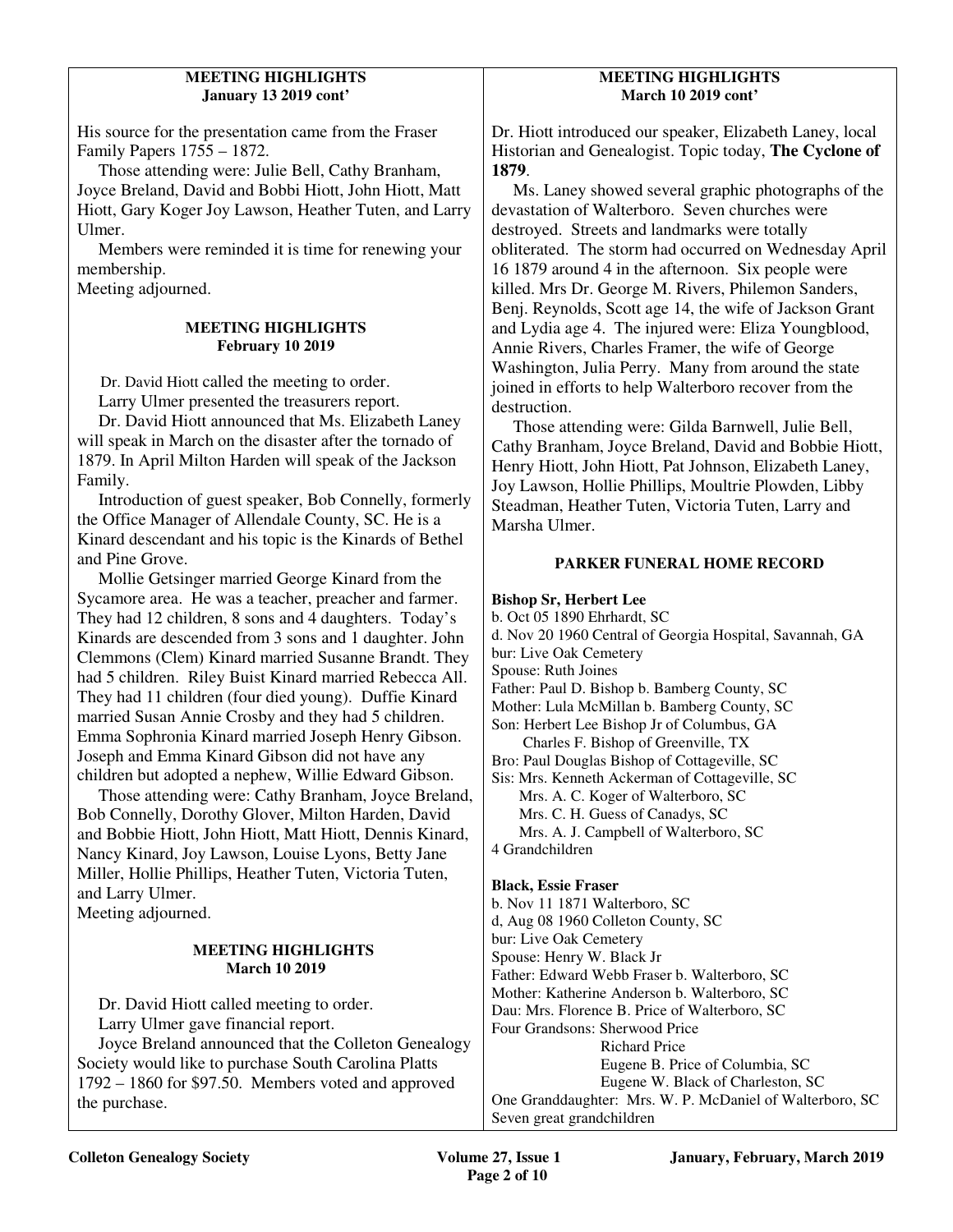#### **PARKER FUNERAL HOME RECORDS cont'**

#### **Black, Pearl Brockenbrough**

b. Feb 03 1883 Scottsville,VA d. Apr 16 1960 St Francis Hospital, Charleston, SC bur: Doctors Creek Baptist Church Cemetery Spouse: John Wescoat Black Father: Thomas W. Brockenbrough b. Richmond, VA Mother: Victoria Anne Thomas b. Virginia Brother in law: Mr. O. L. Long of Charleston, SC

#### **Bowers, Arrie Bell Catterton**

b. Dec 10 1879 Colleton County, SC d. Jul 03 1960 Colleton County, SC bur: Black Creek Baptist Church Cemetery Spouse: Haston H. Bowers Father: B. W. Catterton b. Colleton County, SC Mother: Mary Smoak b. Colleton County, SC Sons: Arnold Bowers of Walterboro, SC Dau: Mrs. C. H. Nettles of Long Beach, CA Mrs. Brant O'Quinn of Charleston, SC Sis: Mrs. Lillie Benton of Walterboro, SC Mrs. Walter Nettles of Islandton, SC Mrs. Jasper Carter of Islandton, SC Mrs. Thomas Kinsey of Orlando, FL 6 Grandchildren 11 Great Grandchildren

#### **Brant, Angus Hamilton**

b. Nov 15 1869 Barnwell County, SC d. Nov 10 1960 Hampton County, SC bur: Ebenezer Cemetery Occ: Former Mayor, Former Magistrate & Ret. Hotel Operator Spouse: Winnifred Mozelle Cope Father: William Brant b. Barnwell County, SC Mother: Harriett Cope b. Barnwell County, SC Dau: Katherine Brant of Jacksonville, FL Bro: Henry Brant of Beaufort, SC 2 Grandchildren: Patrick Lincoln Brant of Virginia Mrs. William Runnebaum of Florida

#### **Breland, Daughter**

b. Colleton County, SC d. Jun 19 1960 Colleton County, SC bur: Evergreen Cemetery Father: Lewis Breland b. Colleton County, SC Mother: Princess Anne Garris b. Colleton County, SC Half-Bro: Lewis Breland Jr (14 yrs) Half-Sis: Annette Breland (12 Yrs)

#### **Breland, Twin Sons**.

b. Jul 30 1960 Walterboro, SC d, Aug 01 1960 Colleton County Hospital, Colleton Co, SC bur: Bethel Methodist Church Cemetery Father: Clarence K. Breland b. Colleton County, SC Mother: Gertrude Carson b. Colleton County, SC Bro: Clarence Dale and Rodney Neil Breland, Sis: Sharon Rose Breland, Grandparents: C. K. Breland Sr, M/M Harvey Carson

#### **PARKER FUNERAL HOME RECORDS cont'**

**Bunton, Ellen Louise Stanfield**  b. Aug 21 1882 Colleton County, SC d. Jul 04 1960 Colleton County, SC bur: Sandy Dam Methodist Church Cemetery Spouse: John T. Bunton Father: Benjamin Stanfield b. Colleton County, SC Mother: Harriett Crosby b. Colleton County, SC Son: Curtis Bunton of Walterboro, SC Johnny Bunton of Orlando FL Lloyd Bunton of Walterboro, SC Robert Lee Bunton of Walterboro, SC Dau: Mrs. Henry M. Crosby of Walterboro, SC Mrs. John Stanfield of Walterboro, SC 26 Grandchildren 30 Great Grandchildren 3 GG Grandchildren **Bunton, Forrest**  b. Dec 26 1900 Hendersonville, SC d. Jun 18 1960 Hendersonville, SC

bur: Black Creek Baptist Church Cemetery Occ: Retired Farme Father: Joshua Bunton b. Colleton County, SC Mother: Lucy Skillen b. Hampton County, SC Bro: Raymond Bunton of Hendersonville, SC Nollie Bunton of Hendersonville, SC Ansel Bunton of Hendersonville, SC Sis: Mrs. Lucille Poole of Hendersonville, SC Mrs. O'Neal O'Quinn of Hendersonville, SC

#### **Bunton, Jacob James**

b. Jul 26 1909 Colleton County, SC d. Jan 09 1960 Colleton County Hospital, Walterboro, SC bur: Smoaks Cemetery Occ: Farmer Father: Thomas Jesse Bunton b. Colleton County, SC Mother: Etta Susan Varn b. Colleton County, SC

#### **Bush, Siddie Underdown**

b. Jul 24 1883 North Carolina d. Nov 07 1960 Colleton County Hospital, Walterboro, SC bur: Live Oak Cemetery, Walterboro, SC Spouse: Robert B. Bush Father: James Alexander Underdown b. North Carolina Mother: Sarah Anne Genelia Boliek b. North Carolina Son: Ralph E. Bush of Norfolk, VA Dar: Marion Glover of Walterboro, SC Sis: Mrs. M. C. Bush of Portsmouth, Virginia 4 Grandchildren and 4 Great Grandchildren

#### **Carter, John Obediah**

b. Mar 16 1878 Colleton County, SC d. Sep 04 1960 Colleton County Hospital, Walterboro, SC bur: Live Oak Cemetery Occ: Farmer Spouse: Rachel Lenora Lovelace Father: Benjamin Carter b. Colleton County, SC Mother: Florence E. Johns b. Bamberg County, SC Son: John Burnett Carter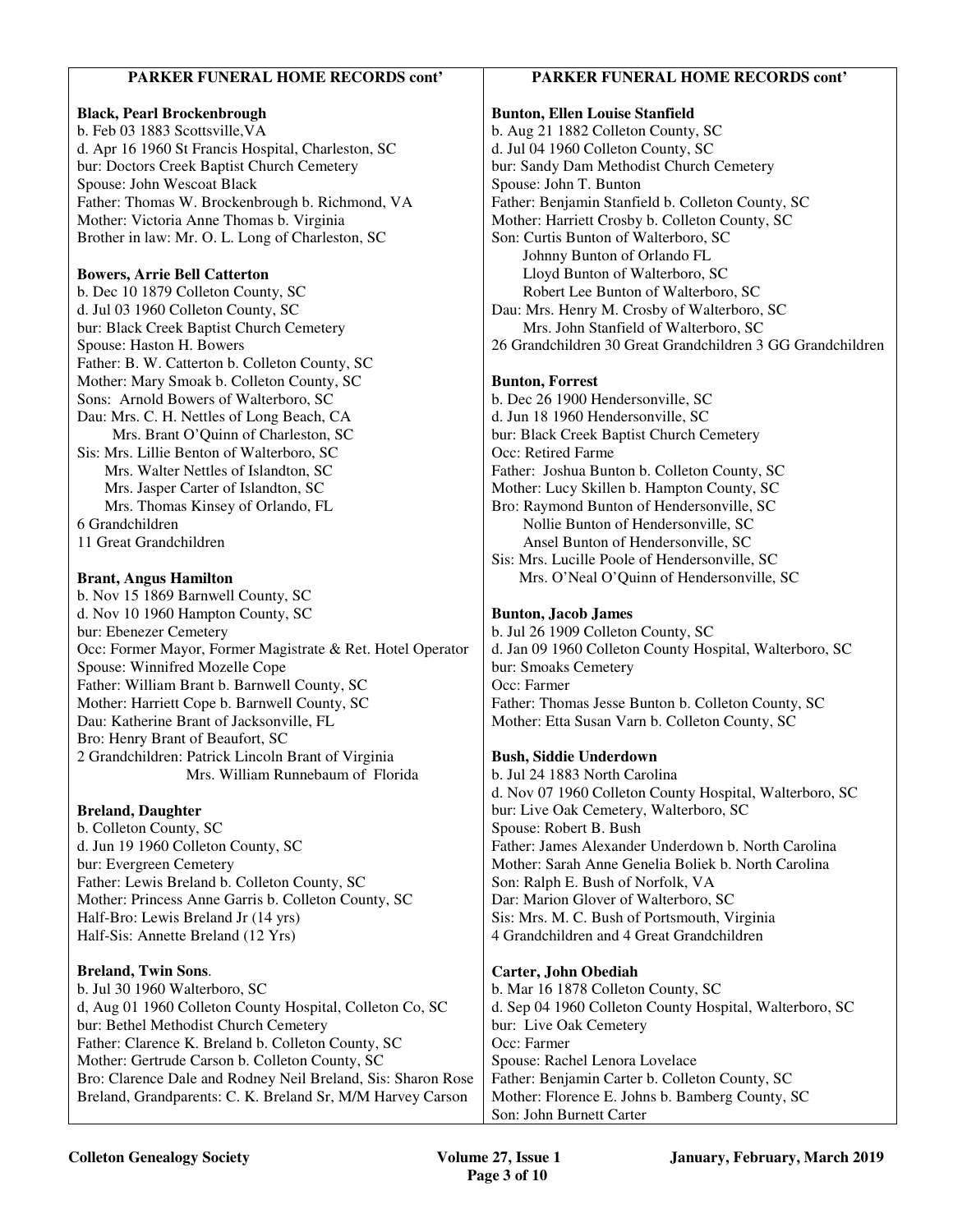## **PARKER FUNERAL HOME RECORDS cont'**

#### **Caldwell Sr, Fletcher Mims**

b. Sep 18 1872 Colleton County, SC d. May 30 1960 Colleton County Hospital, Walterboro, SC bur: Williams Cemetery, Williams, SC Occ: Farmer Spouse: Ethel Williams Father: Thomas H. Caldwell b. Colleton County, SC Mother: Annie Sue Marsh b. Colleton County, SC Son: Fletcher Mims Caldwell Jr of Decatur, GA Dar: Mrs. Carsten Seebeck of Decatur, GA Bro: Hughey Caldwell of Ruffin, SC W. D. Caldwell of Lodge, SC Eugene Caldwell of Savannah, GA Cleveland Caldwell of Eastover, SC Sis: Mrs. Betty McMillan of Lodge, SC Mrs. Monnie Walker of Columbia, SC Mrs. Olive Padgett of Jacksonville Mrs. Emma Reeves of Jacksonville Mrs. Ethel Crosby of Charleston, SC 3 Grandchildren **Cannon, David Herbert**  b. Nov 01 1898 Newberry County, SC

d. Feb 04 1960 Colleton County, SC bur: Mt. Zion Cemetery near Tabor City, NC Occ: Retired Petroleum Products Dealer Spouse: Francis Sarvis Father: Isaac Preston Cannon b. Newberry County, SC Mother: William Etta Richard b. Columbia, SC Bro: Sherwood F. Cannon of Newberry, SC Sis: Mrs. E. N. Fay of Timmonsville Mrs, F. W. Long of Saluda, SC

#### **Carter, Donald Rutledge "Rope"**

b. Oct 25 1924 Lodge, SC d. May 15 1960 Colleton County, SC bur: Live Oak Cemetery Occ: Manager Cleaners Spouse: Betty Ruth Smoak Father: Rasmus Duncan Carter b. Ruffin, SC Mother: Helen Amanda Jones b. Lodge, SC Son: Donald Rutledge Carter Jr (4 yrs) Andrew Duncan Carter (2yrs) Bro: Capt. Robert A. Carter of New Mexico Sis: Mrs. Henry N. Black of Walterboro, SC

#### **Carter, William Edward (Bill)**

b. Aug 17 1912 Colleton County, SC d. Apr 13 1960 Colleton County, SC bur: Live Oak Cemetery Occ: Barber Spouse: Grace Evelyn Ackerman Father: Lollis Edward Carter b. Colleton County, SC Mother: Angie Bishop b. Colleton County, SC Dau: Miss Carolyn Carter of Columbia College Miss Nancy Carter Sis: Mrs. Werner Bridge of Charleston, SC

#### **PARKER FUNERAL HOME RECORDS cont'**

#### **Carter, Mary Magdeline Strickland**  b. Dec 18 1874 Smoaks, SC d. Jan 01 1960 Colleton County Hospital, Walterboro, SC bur: Risher Cemetery Spouse: R. D. Carter Sr Father: Paul W. Strickland b. Colleton County, SC Mother: Mary Smith b. Colleton County, SC Son: Heyward Carter of Ruffin, SC Hansford Carter of Walterboro, SC Lollis Carter of Ruffin, SC Dau: Mrs. Charles Anderson of Charleston, SC Mrs. Frank Kellum of Lobeco, GA Mrs. Robert Leat of St. Augustine, FL Mrs Tyson Breland of Palatka, FL Mrs. Edward Hill of Moncks Corner, SC

Bro: Gilmore Strickland of Smoaks, SC Sis: Miss Lillie Strickland of Williams, SC Mrs. Junior C. Kinsey Sr of Williams, SC

26 Grandchildren

#### **Chestnut, Lois Theus**

b. Jan 28 1912 Colquit, GA d., Feb 04 1960 State Hospital, Columbia, SC bur: Bedons Baptist Church Cemetery Spouse: George Chestnut Father: O. J. Theus b. Colquit, GA Mother: Mae Hunt b. Dooley County, GA Bro: James Theus of Round O, SC Russell Theus of Townsend, VA D. W. Theus of Sylvester, GA Oran Theus of Albany, GA Sis: Mrs. Harding Colson of Round O, SC Mrs. Charlie Turner of Walterboro, SC

#### **Colson, Whaley Wescot**

b. Oct 04 1896 Colleton County, SC d. Jul 20 1960 VA Hospital, Columbia, SC bur: Live Oak Cemetery Occ: Barber Spouse: Edith Lalia O'Quinn Father: Alexander Colson b. Colleton County, SC Mother: Sarah Wasson b. Colleton County, SC Son: Airman Cleveland Colson of Walterboro, SC Bro: Ivey Colson of Walterboro, SC Ludlow Colson of Walterboro, SC Keeley Colson of John's Island, SC Sis: Mrs. J. E. Polk of Walterboro, SC Mrs. Oscar Crosby of Summerville, SC

#### **Cooler, Infant Son**

b/d: Feb 28 1960 Colleton County Hospital, Walterboro, SC bur: Live Oak Cemetery Father: Thomas Waring Cooler b. Beaufort, SC Mother: Erma Bowers b. Colleton County, SC Paternal Grandparents: M/M. C. W. Cooler of Columbia, SC Maternal Grandparents: M/M Pete Bowers of Walterboro, SC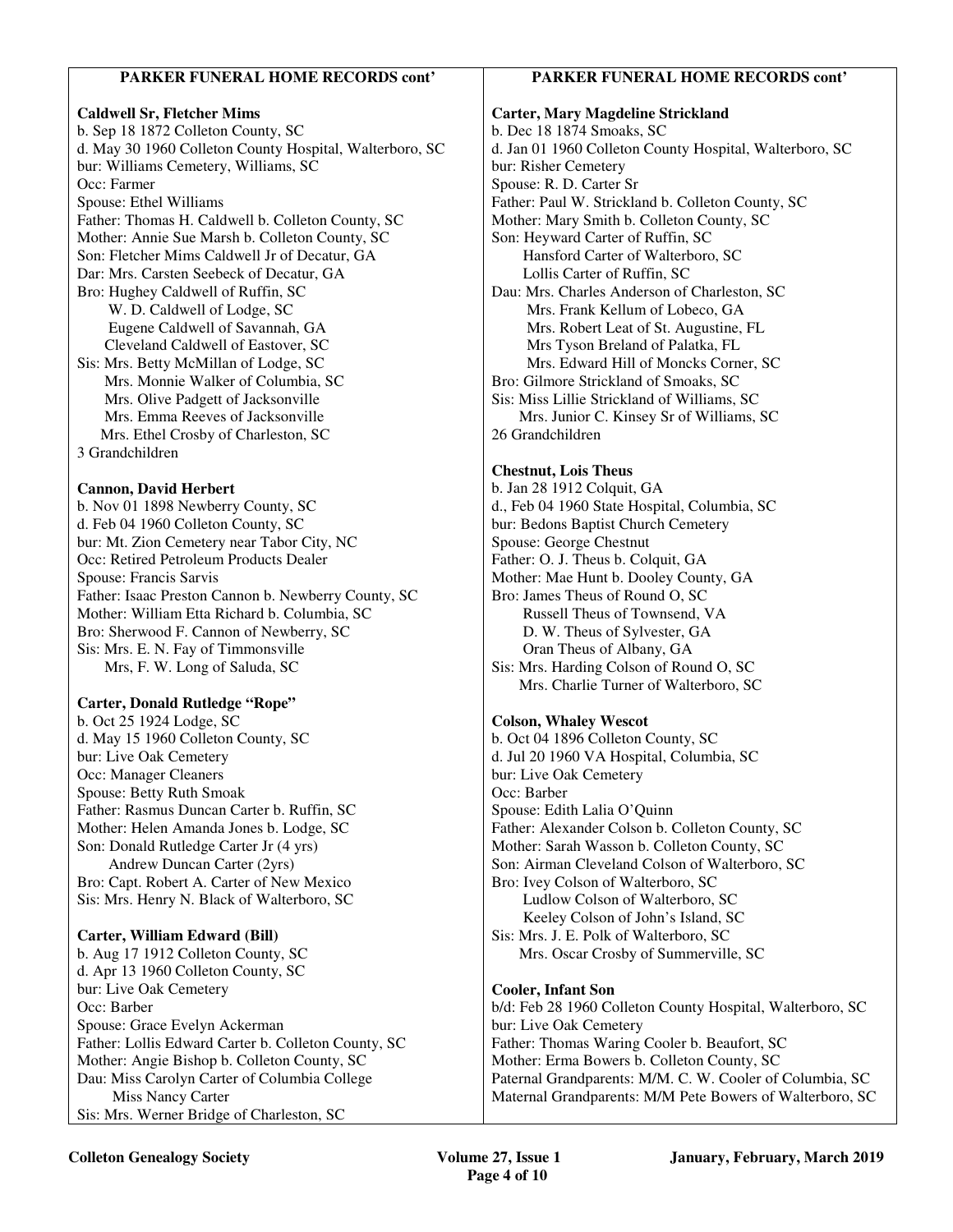#### **PARKER FUNERAL HOME RECORDS cont'**

#### **Connor, Susan Virginia**

b. Jul 31 1882 Colleton County, SC d. Oct 08 1960 Colleton County Hospital, Walterboro, SC bur: Connor Cemetery Occ: Registered Nurse Father: Dr. J. D. Connor b. Orangeburg County, SC Mother: Elizabeth Pauline Stokes b. Colleton County, SC Bro: Spencer M. Connor of Asheville, NC W. S. Connor of Walterboro, SC Sis: Annie Lulia Connor of Walterboro, SC Mrs. W. D. Bryant of Orangeburg, SC

#### **Cook, Henry**

b. Jul 04 1906 Lodge, SC d. Jul 29 1960 Walterboro, bur: Doctors Creek Baptist Church Cemetery Occ: Carpenter Spouse: Jessie Grant Father: Ben Cook b. Lodge SC Mother: Georgette Nettles b. Colleton Co, SC Son: James Cook of Ruffin, SC Ralph Cook of Ruffin, SC Henry Ben Cook of Ruffin, SC Dau: Mrs. Clyde Lemacks of Walterboro, SC Delores Cook of Ruffin, SC Rachel Cook of Ruffin, SC Pearl Cook of Ruffin, SC Bro: John Cook of Walterboro, SC Wilson B. Cook of Williams, SC Sis: Mrs. Robert Mincey of Walterboro, SC Mrs. Freddie Herndon of Charleston, SC 4 Grandchildren

#### **Corbett, Ralph L.**

b. Nov 26 1904 St. Augustine, FL d. Aug 11 1960 St. Augustine, FL bur: Cottageville Cemetery Occ: Retired Spouse: Elizabeth Willis Father: George W. Corbett b. St. Augustine, FL Mother: Ada Dawson b. St. Augustine, FL Son: Ralph L. Corbett Jr of Lake City, FL Dau: Mrs. Carl John of Eas Weymouth, Mass. Mrs. William Cannon of Clinton, SC Bro: Harry Corbett of Ft. Pierce, FL 5 Grandchildren

#### **Crosby, Robert Junior**

b. Jun 06 1890 Colleton County, SC d. Oct 30 1960 Colleton County Hospital, Walterboro, SC bur: Doctors Creek Baptist Church Cemetery Occ: Retired Farmer Father: John Quillie Crosby b. Colleton County, SC Mother: Martha Smith b. Colleton County, SC Step-Son: Wayne Larry Dandridge of Mt. Pleasant, SC Dau: Mrs. R. L. Lightle of Mt. Pleasant, SC 1 Granddaughter

#### **PARKER FUNERAL HOME RECORDS cont'**

# **Crosby, Carlos Tracy**

b. Feb 19 1891 Colleton County, SC d. Jun 29 1960 Walterboro, SC bur: Bedons Baptist Church Cemetery Occ: Farmer Spouse: 1at Florrie Leila McMillan 2nd Mary Lucille Warren Taylor Father: Lawrence Crosby b. Colleton County, SC Mother: Mary O'Quinn b. Colleton County, SC Son: Sgt Carlos T. Crosby Jr of US Army in Germany Charles Floyd Crosby of Norfolk, VA Dau: Mrs. T. P. Jennings of Round O, SC Bros: Melvin Crosby, Robert E. Crosby Sr, and L. E. Crosby all of Walterboro, SC Half-Sis: Mrs. Lucy Crosby of Jericho, SC 9 Grandchildren and 10 Great Grandchildren

#### **Craven, Capers Jarvis**

b. Mar 13 1878 Colleton County, SC d. Jan 03 1960 Colleton County Hospital, Walterboro, SC bur: Bedons Baptist Church Cemetery Occ: Retired Farmer Father: J. B. Craven b. Colleton County, SC Mother: Elizabeth "Liza" Valentine b. Colleton County, SC

#### **Craven: Lonnie Lonvesta**

b. Aug 30 1881 Colleton County, SC d. Oct 06 1960 St. George, SC bur: Bedons Baptist Church Cemetery Occ: Retired Farmer Spouse: Annie Keegan Father: John Craven b. Colleton County, SC Mother: Frances Craven b. Colleton County, SC Son: K. N. Craven of Columbia, SC Dau: Mrs. Johnny Reed of Orangeburg, SC Mrs. Kirby Colson of St. George, SC Sis: Mrs. Till Smoak of Ruffin, SC 15 Grandchildren 14 Great Grandchildren

#### **ACQUISITIONS**

 **DONATION GIVEN BY** 

**Monetary Contributions:** Oliva Brissie

 Bernie Crosby Martha Johnson Jane Litchfield Lamar Moore Roland & Elva Thomas

#### **2019 RENEWAL**

**Did you remember** to mail in your Colleton Genealogy Society renewal fee? Just a gentle reminder that if you have forgotten, this could be your last newsletter. We have enjoyed having you as a member in 2018 and would love to see you again in 2019.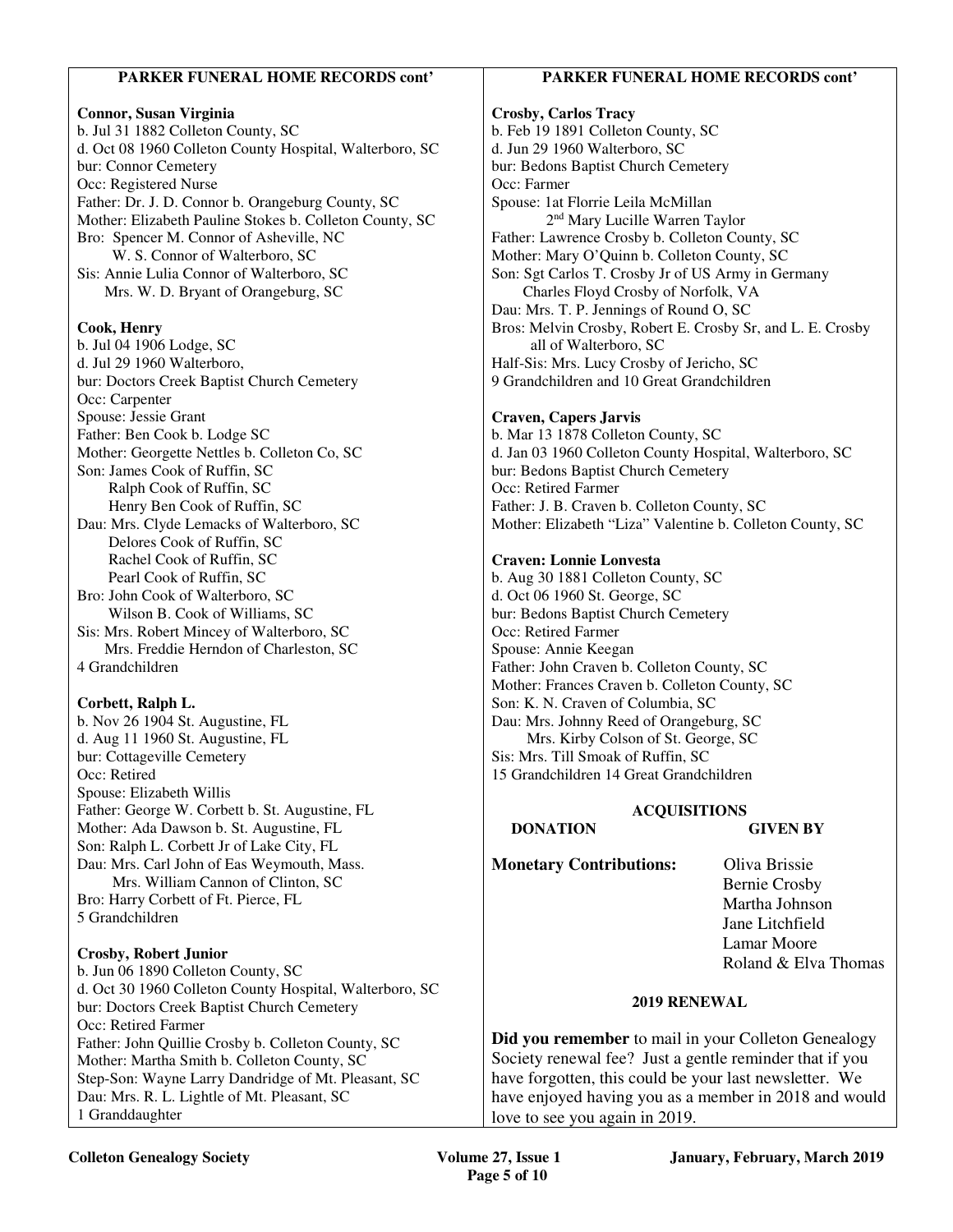#### **DESCENDANTS OF BAILEY WILLIAM HICKMAN**  *Generation One*

|                       |                                                                                                                                                                                                                                                                                             |  | 1. Bailey "William" Hickman, born about 1790, died about 1830 in South Carolina, military War 1812 22nd Regiment South<br>Carolina Troops. There were three sons and four daughters born to Bailey Hickman. He married Sarah Anne Hiers, born<br>about 1790, died after 1840.<br>Children:                                                                                                                                                                                                                                                                                   |  |  |
|-----------------------|---------------------------------------------------------------------------------------------------------------------------------------------------------------------------------------------------------------------------------------------------------------------------------------------|--|------------------------------------------------------------------------------------------------------------------------------------------------------------------------------------------------------------------------------------------------------------------------------------------------------------------------------------------------------------------------------------------------------------------------------------------------------------------------------------------------------------------------------------------------------------------------------|--|--|
|                       | $+2$<br>$+3$                                                                                                                                                                                                                                                                                |  | i. Godfrey H.W. Hickman born about 1814.<br>ii. Edward Palmer Hickman born 1816.                                                                                                                                                                                                                                                                                                                                                                                                                                                                                             |  |  |
| <b>Generation Two</b> |                                                                                                                                                                                                                                                                                             |  |                                                                                                                                                                                                                                                                                                                                                                                                                                                                                                                                                                              |  |  |
| 2.                    |                                                                                                                                                                                                                                                                                             |  | Godfrey H.W. Hickman, born about 1814 in Broxton, Colleton Co, SC, died After 1874 in Colleton Co, SC, military<br>Enlisted Company D, South Carolina 11th Infantry Regiment. He married Celia Adeline Hiers, 1837, born about 1818 in<br>Colleton Co, SC, died April 20 1875 in Colleton Co, SC.<br>Children:                                                                                                                                                                                                                                                               |  |  |
|                       | $\overline{\mathcal{A}}$                                                                                                                                                                                                                                                                    |  | i. George Bailey Hickman, born April 04 1838 in Walterboro, Colleton Co, SC, died August 06 1927 in<br>Country Home, Richmond Co, GA, buried in West View Cemetery, Augusta, Richmond Co, GA, military:<br>Co. F, 3 SC Calvary, CSA, occupation Marketer of Supplies. He married (1) Sarah Caroline Mears, born<br>about 1827 in South Carolina (daughter of William Martin Mears and Margaret Compton), died after<br>1880 Census. He married (2) Georgia Byrd, born 1850 in Burke Co, GA, died January 06 1926, buried in<br>West View Cemetery, Augusta, Richmond Co, GA. |  |  |
|                       | $+5$                                                                                                                                                                                                                                                                                        |  | ii. James Medicus Isaac Hickman born December 22 1842.                                                                                                                                                                                                                                                                                                                                                                                                                                                                                                                       |  |  |
|                       | $+ 6$                                                                                                                                                                                                                                                                                       |  | iii. William Albert Hickman born March 12 1844.                                                                                                                                                                                                                                                                                                                                                                                                                                                                                                                              |  |  |
|                       | $\tau$                                                                                                                                                                                                                                                                                      |  | iv. Rebecca A. Hickman, born about 1846. Some records on Ancestry.com have Rebecca Hickman married to                                                                                                                                                                                                                                                                                                                                                                                                                                                                        |  |  |
|                       | 8<br>$\ddot{}$                                                                                                                                                                                                                                                                              |  | Henry Creel (we believe this to be Rebecca Blocker who married Henry Creel and NOT Rebecca Hickman.<br>v. Jacob Oswald Hickman born August 08 1848.                                                                                                                                                                                                                                                                                                                                                                                                                          |  |  |
|                       | 9<br>$+$                                                                                                                                                                                                                                                                                    |  | vi. Joel B. Hickman born about 1849.                                                                                                                                                                                                                                                                                                                                                                                                                                                                                                                                         |  |  |
|                       | $+ 10$                                                                                                                                                                                                                                                                                      |  | vii. Sarah Ellen Hickman born August 13 1849.                                                                                                                                                                                                                                                                                                                                                                                                                                                                                                                                |  |  |
|                       | 11                                                                                                                                                                                                                                                                                          |  | viii. Mary Hickman, born about 1855.                                                                                                                                                                                                                                                                                                                                                                                                                                                                                                                                         |  |  |
|                       | $+ 12$                                                                                                                                                                                                                                                                                      |  | ix. Cecelia Adeline "Addie" or Celey Hickman born May 09 1860.                                                                                                                                                                                                                                                                                                                                                                                                                                                                                                               |  |  |
| 3.                    | Edward Palmer Hickman, born 1816 in St. Paul's Parish, SC, died 1875 in Colleton Co, SC, military: Enlisted 1864 Eighth<br>Infantry W-Z, Eighth Reserves, Eighth (Stalling's) Battalion. He married Sarah Agnes "Ann" Hiers, born 1821 in Colleton<br>Co, SC, died 1880 in Colleton Co, SC. |  |                                                                                                                                                                                                                                                                                                                                                                                                                                                                                                                                                                              |  |  |
|                       |                                                                                                                                                                                                                                                                                             |  | Children:                                                                                                                                                                                                                                                                                                                                                                                                                                                                                                                                                                    |  |  |
|                       | $+ 13$                                                                                                                                                                                                                                                                                      |  | i. George Cleland Hickman born about 1841.<br>ii. Joseph "Soloman" Hickman born September 27 1842.                                                                                                                                                                                                                                                                                                                                                                                                                                                                           |  |  |
|                       | + 14<br>$+ 15$                                                                                                                                                                                                                                                                              |  | iii. William "Rhett" Hickman born February 15 1844.                                                                                                                                                                                                                                                                                                                                                                                                                                                                                                                          |  |  |
|                       | 16                                                                                                                                                                                                                                                                                          |  | iv. Ann Hickman, born about 1846.                                                                                                                                                                                                                                                                                                                                                                                                                                                                                                                                            |  |  |
|                       | $+ 17$                                                                                                                                                                                                                                                                                      |  | v. Mahala Hickman born 1848.                                                                                                                                                                                                                                                                                                                                                                                                                                                                                                                                                 |  |  |
|                       | -18<br>$+$                                                                                                                                                                                                                                                                                  |  | vi. Elizabeth "Lizzie" Hickman born January of 1850.                                                                                                                                                                                                                                                                                                                                                                                                                                                                                                                         |  |  |
|                       | 19<br>$+$                                                                                                                                                                                                                                                                                   |  | vii. Robert Edward Hickman born May of 1855.                                                                                                                                                                                                                                                                                                                                                                                                                                                                                                                                 |  |  |
|                       | $+20$                                                                                                                                                                                                                                                                                       |  | viii. Sarah Matilda Agnes Hickman born about 1857.                                                                                                                                                                                                                                                                                                                                                                                                                                                                                                                           |  |  |
|                       | 21<br>$+$                                                                                                                                                                                                                                                                                   |  | ix. Martha Mildred Hickman born March 24 1860.                                                                                                                                                                                                                                                                                                                                                                                                                                                                                                                               |  |  |
|                       | $+22$                                                                                                                                                                                                                                                                                       |  | x. Charles Franklin Hickman born about 1863.                                                                                                                                                                                                                                                                                                                                                                                                                                                                                                                                 |  |  |
|                       |                                                                                                                                                                                                                                                                                             |  |                                                                                                                                                                                                                                                                                                                                                                                                                                                                                                                                                                              |  |  |

#### *Generation Three*

5. **James Medicus Isaac Hickman**, born December 22 1842 in Colleton Co, SC, military: Sep 1861 thru Jun 1865 United States Confederate Army, occupation Farming, military: Company K 11th South Carolina Regiment, died March 08 1919, buried in Grayburg Old Cemetery, Sour Lake, Hardin Co, TX. Civil War Records indicate that he moved to Texas in 1886. He married (1) **Ann Hickman**, born about 1839.

- Children:<br>23 i. A
- 23 i. Alonzo Hickman, born about 1866 in Colleton Co, SC.<br>24 ii. Elizabeth Hickman, born about 1868 in Colleton Co, St
- ii. Elizabeth Hickman, born about 1868 in Colleton Co, SC.

 He married (2) **Rebecca Ann Sinclair**, born about 1847 in South Carolina (daughter of **Peter D. Sinclair** and **Sarah Cook**). *Children:*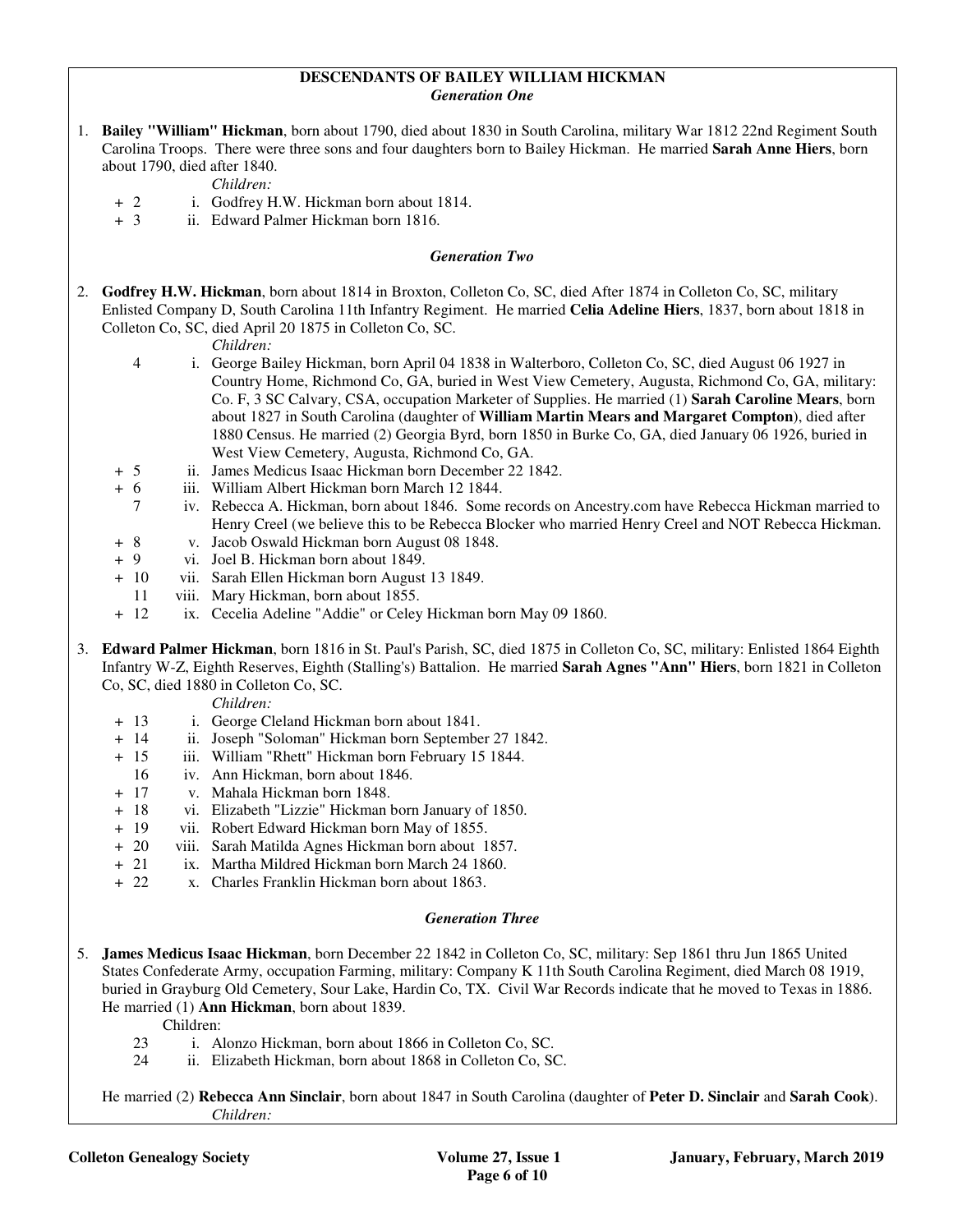- 25 iii. William Hickman, born about 1878 in South Carolina.
- 
- + 26 iv. Wilder Hickman born December 08 1879.<br>+ 27 v. Homer Peter D. Hickman born June 09 18 v. Homer Peter D. Hickman born June 09 1880.
- + 28 vi. George Washington Hickman born Jul 041882.

 He married (3) **Cherry "Annie" Unknown**, about 1888, born February 06 1862 in South Carolina, died June 12 1935, buried in Grayburg Old Cemetery, Sour Lake, Hardin Co, TX.

- 6. **William Albert Hickman**, born March 12 1844 in Colleton Co, SC, died July 06 1918, buried in West View Cemetery, Augusta, Richmond Co, GA. He married (1) **Mary A. Unknown**, 1861. He married (2) **Harriet Reba Chassereau**, 1866, born December 06 1848 in South Carolina (daughter of **Jacob Chassereau** and **Nancy Unknown**), died April 21 1911 in Georgia, buried in West View Cemetery, Augusta, Richmond Co, GA.
	- *Children:*
	- + 29 i. Nancy Hickman born December 30 1872.
	- 30 ii. Edna E. Hickman, born Oct 1873 in South Carolina.<br>
	+ 31 iii. Machesna "Chessie" Hickman born December 19 18
	- iii. Machesna "Chessie" Hickman born December 19 1876.
	- + 32 iv. William Broadus Hickman born September 01 1885.
- 8. **Jacob Oswald Hickman**, born August 08 1848 in South Carolina, died July 25 1930 in Bowie Co, TX, buried in Rose Hill Cemetery, Taxarkana, Bowie Co, TX. Living in District 34, Screven County, GA in 1880 Census. See Land Record in Arkansas. He married **Harriett A. Simmons**, born January 28 1834 in Bamberg Co, SC, died August 30 1909 in Hot Springs, AR. **Harriett**: Previously married to a Mr. Fairey and had Maggie E. Fairey b. about 1863 in SC.

*Children:*

- + 33 i. William O. Hickman born February 26 1872.
- + 34 ii. Jacob Charles Hickman born October 23 1877.
- + 35 iii. Lilly Belle Hickman born October 24 1876.
- 9. **Joel B. Hickman**, born about 1849. He married **Mary R. Unknown**, born about 1853 in South Carolina. *Children:*
	- 36 i. Mary E. Hickman, born September of 1875 in South Carolina.
	- 37 ii. W. B. Hickman, born May of 1893 in South Carolina.
- 10. **Sarah Ellen Hickman**, born August 13 1849 in Colleton Co, SC, died May 16 1932 in Hot Springs, AR, buried in Magnet Cove Cemetery, Magnet Cove, Hot Spring Co, AR. She married **John Bailey Smoke**, about 1875, born about 1848 in Colleton Co, SC (son of **James Smoke** and **Mary C. Redman**), died May 14 1887 in Little Rock, AR, military: Civil War - Cherokee Cavalry Div., Company G, Reg. Hot Spring, AR.
	- *Children:*
	- + 38 i. Rubin Richard Smoke born about 1878.
		- 39 ii. Ellen Smoke, born December of 1879 in Colleton Co, SC.
- 12. **Cecelia Adeline "Addie" or Celey Hickman**, born May 09 1860 in Colleton Co, SC, died July 06 1936 in Bamberg Co, SC, buried in South End Cemetery, Bamberg, Bamberg Co, SC. According to Findagrave Cecilia Adline "Cely"Hickman Hiers died Aug 07 1936. She married **David Lewis Hughes**, born August 03 1855 in South Carolina, died March 03 1930 in Bamberg Co, SC, buried in South End Cemetery, Bamberg, Bamberg Co, SC, occupation: Carpenter. **David**: According to the death certificate David L. Hughes died Apr 06 1930 in Bamberg Co, SC.
	- *Children:*
	- 40 i. Mary Elizabeth "Lizzie" Hughes, born December 29 1880 in South Carolina, died September 18 1881.
	- + 41 ii. Ella Josephine Hughes born May 14 1881.
	- + 42 iii. Lewis Austin Hughes born July 12 1884.
	- + 43 iv. George West Wesley Hughes born September 25 1892.
	- + 44 v. Ida Carrie Hughes born November 07 1895.
	- + 45 vi. William Broadus Hughes born March 15 1882.
	- + 46 vii. Lou Larster Hughes born April 20 1899.
	- 47 viii. Josephine Hughes, born about 1907 in Colleton Co, SC.
- 13. **George Cleland Hickman**, born about 1841 in Colleton Co, SC, died June 29 1891 in Walterboro, Colleton Co, SC, buried in Zion Baptist Church, Walterboro, Colleton Co, SC. He married **Annie "Eliza" Ritter**, born about 1835 in Colleton Co, SC (daughter of **John Jacob Ritter** and **Anna Mary Hiott**), died March 09 1913 in Savannah, Chatham Co, GA, buried in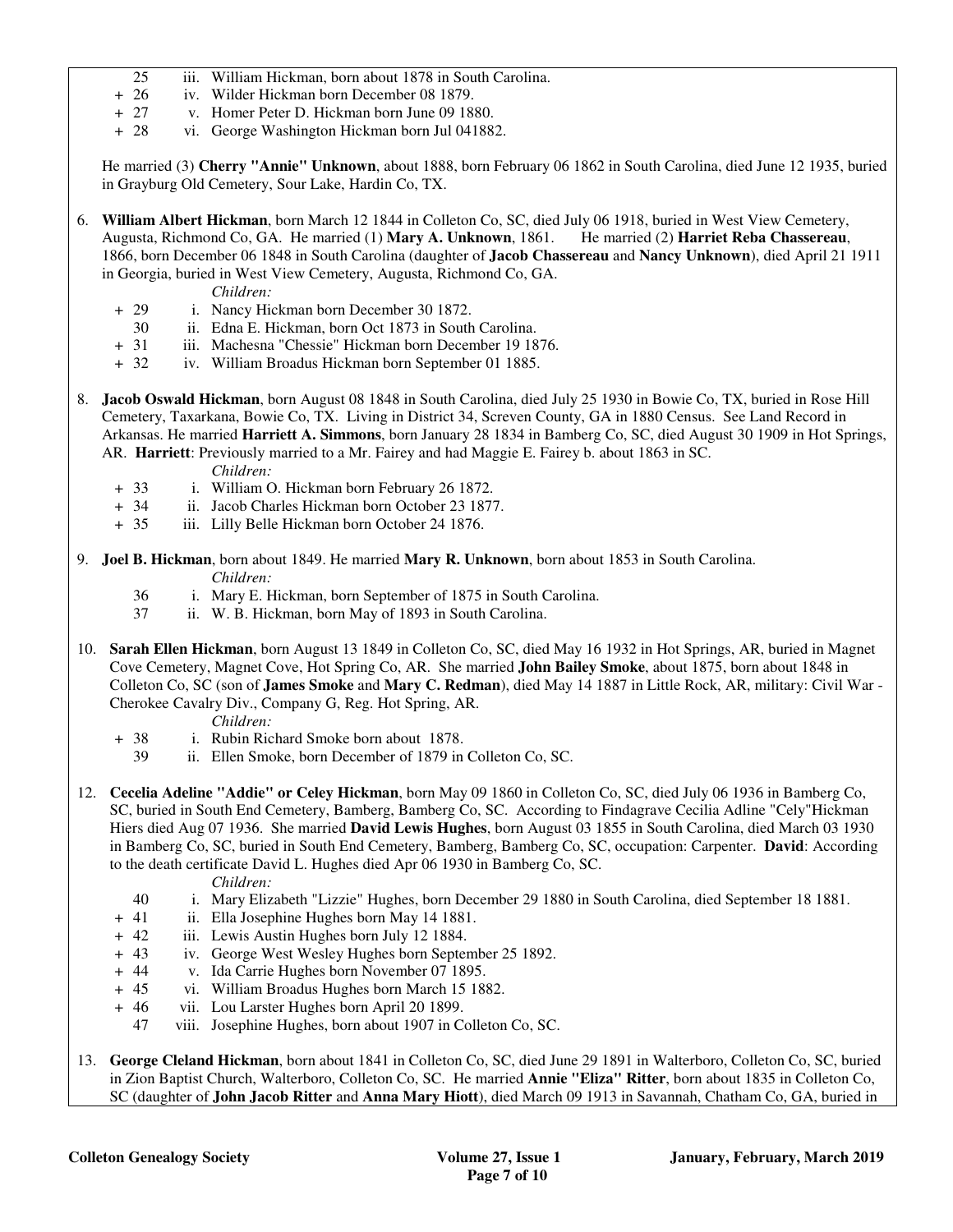Zion Baptist Church, Walterboro, Colleton Co, SC. **Annie**: Head of household in Savannah, GA (1900 Census) living with daughter and her husband Percy Haddon (1910 Census).

*Children:*

- + 48 i. Justina "Jennie" Hickman born November 19 1866.
	- 49 ii. Richardina Hickman, born about 1867 in Colleton Co, SC. Listed as male (Richard) in 1870 Census and in 1880 listed as female named (Richardina). Could not find in 1900 Census.
	- 50 iii. Guillimine "Gillie" Hickman, born October 16 1871 in South Carolina, died November 15 1951 in Savannah, Chatham Co, GA, buried in Hillcrest Abbey East Cemetery, Savannah, GA. She married (1) **Frank Pierce Mock**, born February 06 1875, died Jan 0 1935, buried in Hillcrest Abbey East Cemetery, Savannah, GA. She married (2) **William Slade Godley**, born February 23 1868, died February 11 1959, buried in Hillcrest Abbey East Cemetery, Savannah, GA. William: Previously married to Lillian M. Hughey.
	- 51 iv. Caroline "Carey" Hickman, born about 1875 in Colleton Co, SC, died January 10 1945 in Chatham Co, GA, buried in Hillcrest Abbey East Cemetery, Savannah, GA. She married (1) **Percy Hall Haddon**, January 04 1897 in Chatham Co, GA, born August 05 1868 in Screven Co, GA (son of **Samuel Hall Haddon and Clarissa "Clara" Tibbs**), died September 15 1938, buried in Hillcrest Abbey East Cemetery, Savannah, GA, occupation Captain Master Mariner, Captain and Mgr. Savannah River Steamboat Company, occupation Owner Haddon Brothers Grocery and Liquor. She married (2) Unknown **Holsonbake**.
	- 52 v. George Hickman, born about 1877.
	- 53 vi. Cleland Hickman, born about 1879, died Between 1911 & 1920. She married **William Arthur Rouse**, January 04 1897 in Chatham Co, GA, born August 23 1867 in Barnwell Co, SC (son of **William Rouse and Martha Jane Gray**), died September 24 1934 in Allendale Co, SC, buried in Smithfield Family Cemetery, Barton, Allendale Co, SC, occupation Captain Master of Steamships in the Waters of South Carolina and Georgia. William: Married a second time to Ethel Brunson Rouse (widow of his brother George Lee Rouse).
- 14. **Joseph "Soloman" Hickman**, born September 27 1842 in Colleton Co, SC, died August 2 1920 in Colleton Co, SC, buried in Live Oak Cemetery, Walterboro, Colleton Co, SC. He married **Sarah "Amanda" Beach**, October 25 1865, born January 20 1848 in Colleton Co, SC (daughter of **Joseph Stephen Beach** and **Mary Caroline Beach**), died June 10 1917 in Colleton Co, SC, buried in Live Oak Cemetery, Walterboro, Colleton Co, SC. **Sarah**: Birth Date on Death Certificate reads Jan 20 1847 however tombstone clearly reads Jan 20 1948.

*Children:*

- + 54 i. Joseph Bedon Hickman born July 30 1866.<br>+ 55 ii. Ida Zeporrah Hickman born April 01 1869.
- ii. Ida Zeporrah Hickman born April 01 1869.
- + 56 iii. Henry Hayes Hickman born October 13 1870.
- + 57 iv. Jacob Lee "Jake" Hickman born August 15 1874.
- + 58 v. Wade Hampton Hickman born Oct 19 1876.
- + 59 vi. Solomon Elliott Hickman born September 24 1880.
- + 60 vii. Albert Barnes "Dill" Hickman Sr born October 24 1882.
- + 61 viii. Mabel Caroline "Mae" Hickman born August 14 1884.
- + 62 ix. John Vernon Hickman born July 17 1886.
- + 63 x. Victor Ward Hickman Sr born May 14 1888.
- 15. **William "Rhett" Hickman**, born February 15 1844 in Colleton Co, SC, died November 21 1909, buried in Peniel United Methodist Church Cemetery, Walterboro, Colleton Co, SC. He married **Mary Ann "Molly" Blocker**, August 25 1863 in Walterboro, Colleton Co, SC, born 1846 in Colleton Co, SC, died August 27 1912, buried in Peniel United Methodist Church Cemetery, Walterboro, Colleton Co, SC.

#### *Children:*

- + 64 i. Julius William Hickman born December 24 1865.
- + 65 ii. Amanda M. Hickman born July 18 1867.
- + 66 iii. Fileman Sanders Hickman Sr born April 20 1869.
- + 67 iv. John Edward Hickman born July 30 1872.
	- 68 v. Rufus Hickman.
	- 69 vi. Elijah Andrew Hickman.
	- 70 vii. Eva Hickman.
	- 71 viii. Mary V. "Molly" Hickman, born December of 1878 in Walterboro, Colleton Co, SC, died November 04 1933 in Charleston County, SC, never married, buried in Peniel United Methodist Church Cemetery, Walterboro, Colleton Co, SC.
- + 72 ix. Swinton Bissell Hickman born June 14 1882.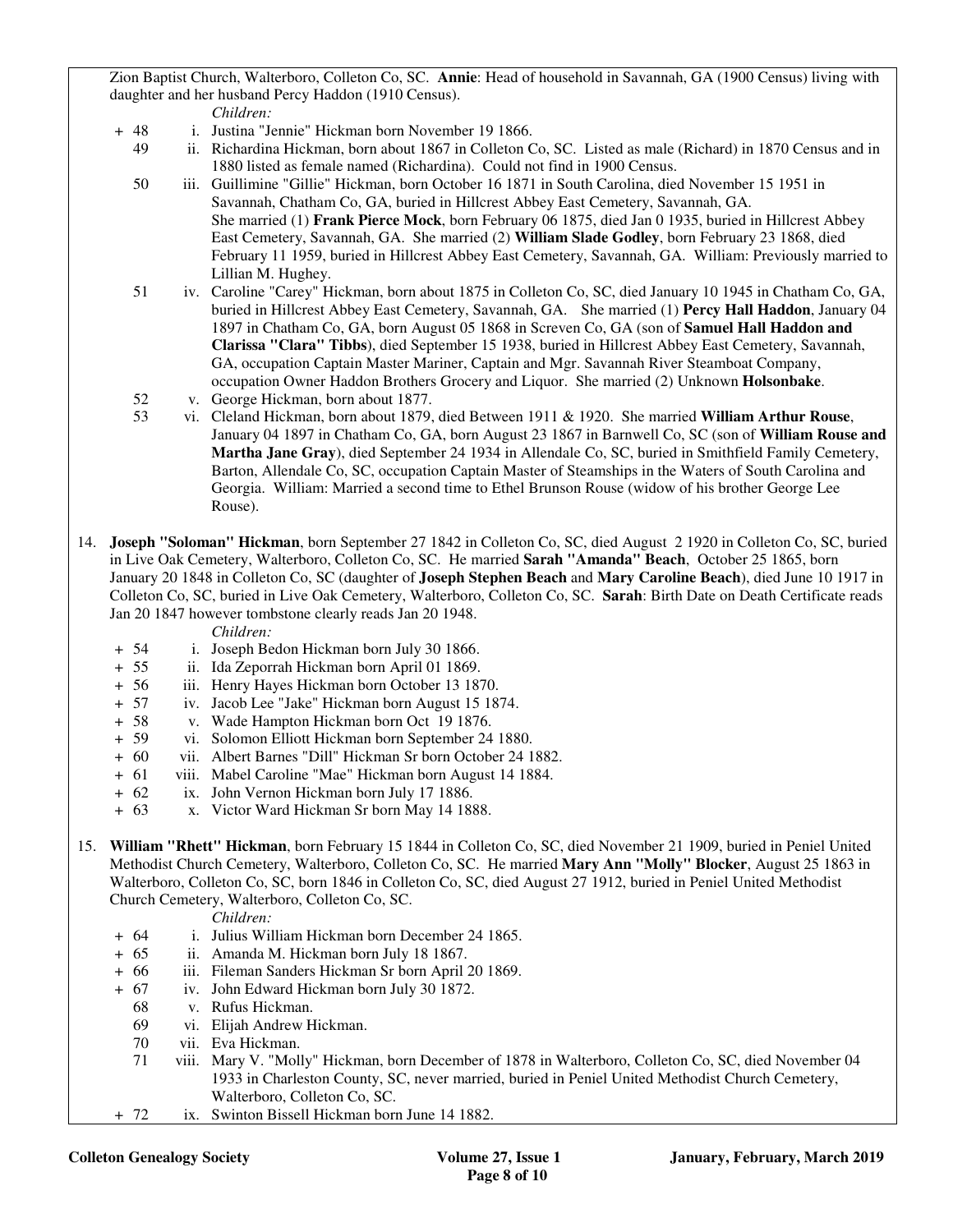+ 73 x. Bertha Adelaide Hickman born November 17 1883.

- 17. **Mahala Hickman**, born 1848, buried in Old White Meeting House and Cemetery, Summerville, Dorchester, SC. She married **Paul Robertson**, born about 1845 in Colleton Co, SC (son of **John W. Robertson** and **Harriet Crosby**). *Children:*
	- + 74 i. Norrell V. "Noel" Robertson born Feb 1869.
		- 75 ii. Isham Robertson, born about 1870 in Colleton Co, SC, died Before Dec 1932.
	- + 76 iii. William E. or Timothy Robertson born about 1871.
	- + 77 iv. Annie Eliza Robertson born May 17 1874.
- 18. **Elizabeth "Lizzie" Hickman**, born January of 1850 in Colleton Co, SC, died December 24 1941, buried in Zion Baptist Church, Walterboro, Colleton Co, SC. She married (1) **Pinckney W. Lacey**, born 1849 in South Carolina, died 1888. *Children:*
	- + 78 i. Mary Lacey born July 13 1870.

 She married (2) **Archibald "Lawton" Harrison**, born 1857 in Bamberg Co, SC (son of **Robert Harrison** and **Amantha Drawdy**), died 1900 in Colleton Co, SC, buried in Zion Baptist Church, Walterboro, Colleton Co, SC.

#### *Children:*

- + 79 ii. Cora Hiawatha Harrison born December 28 1878.
	- 80 iii. George Harrison, born about 1879.
	- 81 iv. Edna Elgie Harrison, born July of 1883 in South Carolina, died in Childhood, buried in Zion Baptist Church, Walterboro, Colleton Co, SC.
	- 82 v. Dolly Harrison, born about 1888 in Colleton Co, SC. She married James Randall Stanfield Jr, about 1907, born about 1858 in Colleton Co, SC (son of **John "Randall" Stanfield Sr and Adeline Ann Adams**), died November 17 1930, buried in Sandy Dam Methodist Church, Walterboro, SC. Listed as Stanfill on death certificate and listed as single "Dolly" may have been deceased by the time he died even though she was quite abit younger than he when they married.
- + 83 vi. Lila Agnes Harrison born April 22 1892.
	- 84 vii. Noel Oscar Harrison, born April 09 1896 in South Carolina, died September 13 1918 killed in action in France during World War I, buried in Magnolia Cemetery, Charleston, Charleston Co, SC, military: PVT CO E 323 Infantry World War 1 PH, event: Received Purple Heart. Listed as born Apr 09 1895 on WU World War I Reg Card.
- 19. **Robert Edward Hickman**, born May 1855 in Colleton Co, SC, died after 1920 near Cottageville, SC. He married **Victoria "Vickie" Hiers**, 1882, born December 1863 (daughter of **George McDuffy Hiers** and **Rebecca Carter**), died about 1916 in Colleton Co, SC.

#### *Children:*

- 85 i. Isabella Hickman, born Apr 1884 in South Carolina, died before Sep 1918.
- 86 ii. Edward Hickman, born March of 1891.
- + 87 iii. Wesley Oliver Hickman born May 19 1892.
- + 88 iv. George Oliver Hickman born April 15 1893.
- + 89 v. Moody Philemon Harry Hickman born May 16 1898.
	- 90 vi. Duncan Hickman, born February of 1899, died before 1910.
	- 91 vii. Melvin Hickman, born Mar 1900, died Before 1910.
- 92 viii. Esther Hickman, born about 1903. Another source has Etta.<br>+ 93 ix. Bessie Pearl Hickman born June 27 1904.
- ix. Bessie Pearl Hickman born June 27 1904.
	- 94 x. Brooks Herman Hickman, born February 27 1908 in Barnwell Co, SC, died July 24 1962 in Orangeburg Co, SC, buried in Sunnyside Cemetery, Orangeburg, Orangeburg Co, SC, occupation: Textile Spinner. He married (1) **Virgie Lee Linder** (daughter of **Bartow Wildon Linder and Mary Pearl Dantzler**). Virgie: married 3 times as of 1988 we know of no children. He married (2) **Mary Frances Dantzle**r, born October 25 1898, died November 17 1964, buried in Sunnyside Cemetery, Orangeburg, Orangeburg Co, SC.
- 20. **Sarah Matilda Agnes Hickman**, born about 1857 in Colleton Co, SC, died September 03 1931 in Colleton Co, SC, buried in Pleasant Grove Baptist Church, Walterboro, Colleton Co, SC. She married **Archieville Henry Owen "Archie" Langdale**, about 1877, born April 11 1856 in Colleton Co, SC (son of **Josiah William Marmaduke Langdale** and **Margaret E. "Mamie" Crosby**), died August 01 1914. **Archieville**: One daughter married E. J. Cole and living in Charlotte, NC and another daughter married Archie Smith and living in Sanford, FL as of Jun 1950.